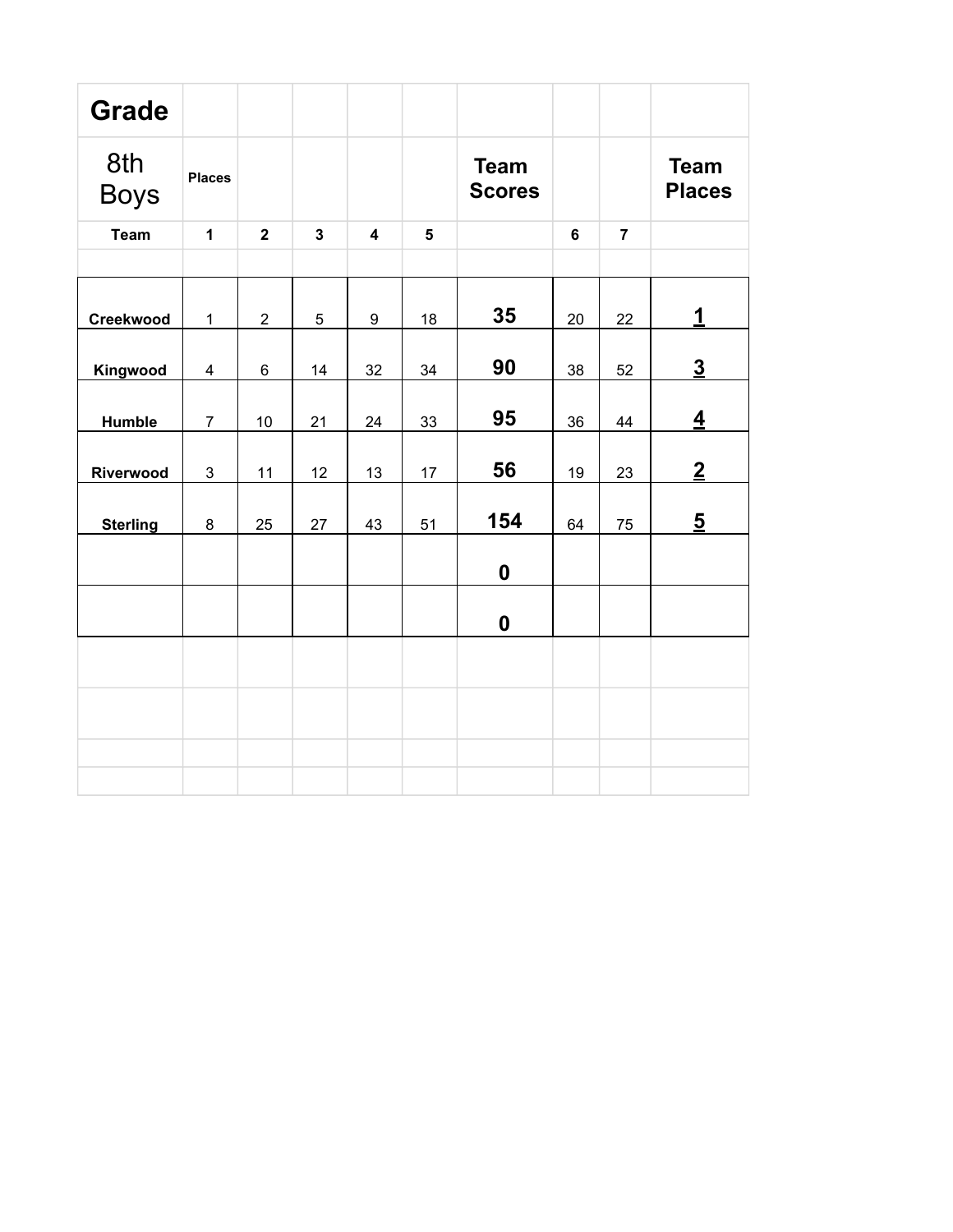|    | 8th Grade Boys |            |            |       |          |    |                  |                |            |       |          |     |           |            |        |       |      |
|----|----------------|------------|------------|-------|----------|----|------------------|----------------|------------|-------|----------|-----|-----------|------------|--------|-------|------|
|    | Last Name      | First Name | School     | Place | Time     |    | Last Name        | First Name     | School     | Place | Time     |     | Last Name | First Name | School | Place | Time |
| 1  | Holcomb        | Kyle       | CMS        | 1     | 9:28.40  | 44 | Castillo         | Fabian         | HMS        | 44    | 12:10.93 | 87  |           |            |        |       |      |
| 2  | Buchan         | Drake      | CMS        | 2     | 9:32.09  | 45 | Faulkenberry     | Jack           | <b>RMS</b> | 45    | 12:11.46 | 88  |           |            |        |       |      |
| 3  | Dilley         | Aiden      | <b>RMS</b> | 3     | 9:42.25  | 46 | Oleary           | Patrick        | <b>RMS</b> | 46    | 12:16.21 | 89  |           |            |        |       |      |
| 4  | Segura         | Michael    | <b>KMS</b> | 4     | 9:47.40  | 47 | Godinez          | Martin         | <b>HMS</b> | 47    | 12:17.12 | 90  |           |            |        |       |      |
| 5  | Woody          | Nate       | <b>CMS</b> | 5     | 9:54.19  | 48 | Lopez            | Erick          | <b>HMS</b> | 48    | 12:21.17 | 91  |           |            |        |       |      |
| 6  | Smith          | Nathaniel  | <b>KMS</b> | 6     | 9:56.48  | 49 | Lewis            | Isaiah         | CMS        | 49    | 12:24.81 | 92  |           |            |        |       |      |
| 7  | Walker         | Kameron    | HMS        | 7     | 10:11.23 | 50 | Galloway         | Seth           | <b>RMS</b> | 50    | 12:29.10 | 93  |           |            |        |       |      |
| 8  | Surita         | Fransisco  | SMS        | 8     | 10:13.05 | 51 | Wolf             | Arnold         | SMS        | 51    | 12:32.31 | 94  |           |            |        |       |      |
| 9  | Segura         | Ethan      | <b>CMS</b> | 9     | 10:13.43 | 52 | Ferguson         | Ian            | <b>KMS</b> | 52    | 12:39.87 | 95  |           |            |        |       |      |
| 10 | Garibay        | Angel      | <b>HMS</b> | 10    | 10:15.00 | 53 | Juarez           | Miguel         | <b>HMS</b> | 53    | 12:43.32 | 96  |           |            |        |       |      |
| 11 | Pearce         | Owen       | <b>RMS</b> | 11    | 10:17.23 | 54 | <b>Breedlove</b> | Cole           | <b>RMS</b> | 54    | 12:43.66 | 97  |           |            |        |       |      |
| 12 | Alvarez        | Johnny     | <b>RMS</b> | 12    | 10:20.75 | 55 | Lopez            | Angel          | <b>RMS</b> | 55    | 12:49.62 | 98  |           |            |        |       |      |
| 13 | May            | Chase      | <b>RMS</b> | 13    | 10:37.09 | 56 | Nguyen           | Cayden         | CMS        | 56    | 12:50.43 | 99  |           |            |        |       |      |
| 14 | West           | Joaquin    | <b>KMS</b> | 14    | 10:36.45 | 57 | Johnson          | Jace           | <b>KMS</b> | 57    | 12:53.63 | 100 |           |            |        |       |      |
| 15 |                |            |            | 15    | 10:41.34 | 58 | <b>Boggs</b>     | Aysnn          | <b>RMS</b> | 58    | 12:54.87 | 101 |           |            |        |       |      |
| 16 | James          | Trevor     | <b>RMS</b> | 16    | 10:48.78 | 59 | Steadman         | Spencer        | <b>CMS</b> | 59    | 12:55.39 | 102 |           |            |        |       |      |
| 17 | Sharpe         | Jackson    | <b>RMS</b> | 17    | 10:49.79 | 60 | Gee              | Noah           | <b>KMS</b> | 60    | 13:16.04 | 103 |           |            |        |       |      |
| 18 | Holding        | Wes        | CMS        | 18    | 10:50.80 | 61 | Garcia           | Benjamin       | <b>KMS</b> | 61    | 13:16.56 | 104 |           |            |        |       |      |
| 19 | Kalaf          | Mosa       | <b>RMS</b> | 19    | 10:59.72 | 62 | Delarosa         | Hector         | <b>HMS</b> | 62    | 13:24.20 | 105 |           |            |        |       |      |
| 20 | Soto           | Ben        | <b>CMS</b> | 20    | 11:07.99 | 63 | Elo              | Chris          | <b>RMS</b> | 63    | 13:25.78 | 106 |           |            |        |       |      |
| 21 | Cuatianguiz    | Ian        | <b>HMS</b> | 21    | 11:09.82 | 64 | Rubio            | Alexander      | SMS        | 64    | 13:43.07 | 107 |           |            |        |       |      |
| 22 | Igoe           | Aiden      | <b>CMS</b> | 22    | 11:10.13 | 65 | Ajelabi          | Toye           | <b>RMS</b> | 65    | 13:45.41 | 108 |           |            |        |       |      |
| 23 | Paoucho        | Abraham    | <b>RMS</b> | 23    | 11:12.64 | 66 | Silva            | Louis          | <b>RMS</b> | 66    | 13:46.75 | 109 |           |            |        |       |      |
| 24 | Penaloza       | Elian      | HMS        | 24    | 11:14.50 | 67 | Selph            | Christian      | KMS        | 67    | 13:51.90 | 110 |           |            |        |       |      |
| 25 | Travis         | Micah      | SMS        | 25    | 11:16.33 | 68 | Frazier          | <b>Braden</b>  | <b>CMS</b> | 68    | 13:56.66 | 111 |           |            |        |       |      |
| 26 | Hundely        | Ethan      | <b>RMS</b> | 26    | 11:22.71 | 69 | Small            | Jerry          | <b>CMS</b> | 69    | 14:02.77 | 112 |           |            |        |       |      |
| 27 | Morales        | Alejandro  | SMS        | 27    | 11:24.75 | 70 | Gastrell         | Evan           | <b>RMS</b> | 70    | 14:03.10 | 113 |           |            |        |       |      |
| 28 | Wright         | Tariku     | <b>RMS</b> | 28    | 11:26.50 | 71 | Pinon            | Miguel         | <b>HMS</b> | 71    | 14:07.99 | 114 |           |            |        |       |      |
| 29 | Boone          | Andrew     | <b>RMS</b> | 29    | 11:27.65 | 72 | Dickerson        | Caden          | <b>HMS</b> | 72    | 14:13.89 | 115 |           |            |        |       |      |
| 30 | Burningham     | Will       | <b>CMS</b> | 30    | 11:32.15 | 73 | Kelley           | Beir           | <b>RMS</b> | 73    | 14:17.16 | 116 |           |            |        |       |      |
| 31 | Laugwin        | Noah       | <b>RMS</b> | 31    | 11:34.61 | 74 | Stoufflet        | Ryder          | <b>CMS</b> | 74    | 14:27.55 | 117 |           |            |        |       |      |
| 32 | Barndt         | Gregory    | <b>KMS</b> | 32    | 11:36.88 | 75 | Virgen           | Jose           | SMS        | 75    | 14:35.07 | 118 |           |            |        |       |      |
| 33 | Salazar        | Alejandro  | <b>HMS</b> | 33    | 11:43.06 | 76 | Gomez            | Julian         | <b>HMS</b> | 76    | 14:35.42 | 119 |           |            |        |       |      |
| 34 | Castro         | Daniel     | <b>KMS</b> | 34    | 11:46.06 | 77 | Moggueda         | <b>Bradley</b> | SMS        | 77    | 14:59.91 | 120 |           |            |        |       |      |
| 35 | Trigg          | Drew       | <b>RMS</b> | 35    | 11:47.95 | 78 | Khan             | Behorz         | <b>RMS</b> | 78    | 15:47.79 | 121 |           |            |        |       |      |
| 36 | Velasquez      | Romeo      | HMS        | 36    | 11:53.41 | 79 | Albertson        | Kennedy        | <b>RMS</b> | 79    | 16:17.51 | 122 |           |            |        |       |      |
| 37 | Hansen         | Landon     | <b>CMS</b> | 37    | 11:53.93 | 80 | Pineda           | Alberto        | HMS        | 80    | 16:45.62 | 123 |           |            |        |       |      |
| 38 | West           | Antonia    | <b>KMS</b> | 38    | 11:54.61 | 81 | Druckhammer      | Conner         | <b>RMS</b> | 81    | 16:57.48 | 124 |           |            |        |       |      |
| 39 | Pope           | Garrett    | <b>RMS</b> | 39    | 11:54.99 | 82 | Yep              | Brandon        | <b>RMS</b> | 82    | 17:44.87 | 125 |           |            |        |       |      |
| 40 | Santiago       | DJ         | <b>RMS</b> | 40    | 12:02.06 | 83 | Moore            | Evan           | <b>RMS</b> | 83    | 17:47.98 | 126 |           |            |        |       |      |
| 41 | Thompson       | Aidan      | <b>CMS</b> | 41    | 12:03.03 | 84 |                  |                |            | 84    | 19:11.01 | 127 |           |            |        |       |      |
| 42 | Hanks          | Ethan      | CMS        | 42    | 12:04.62 | 85 | Rosas            | Joseph         | SMS        | 85    | 21:11.18 | 128 |           |            |        |       |      |
| 43 | Singleton      | Aaron      | SMS        | 43    | 12:09.01 | 86 |                  |                |            |       |          | 129 |           |            |        |       |      |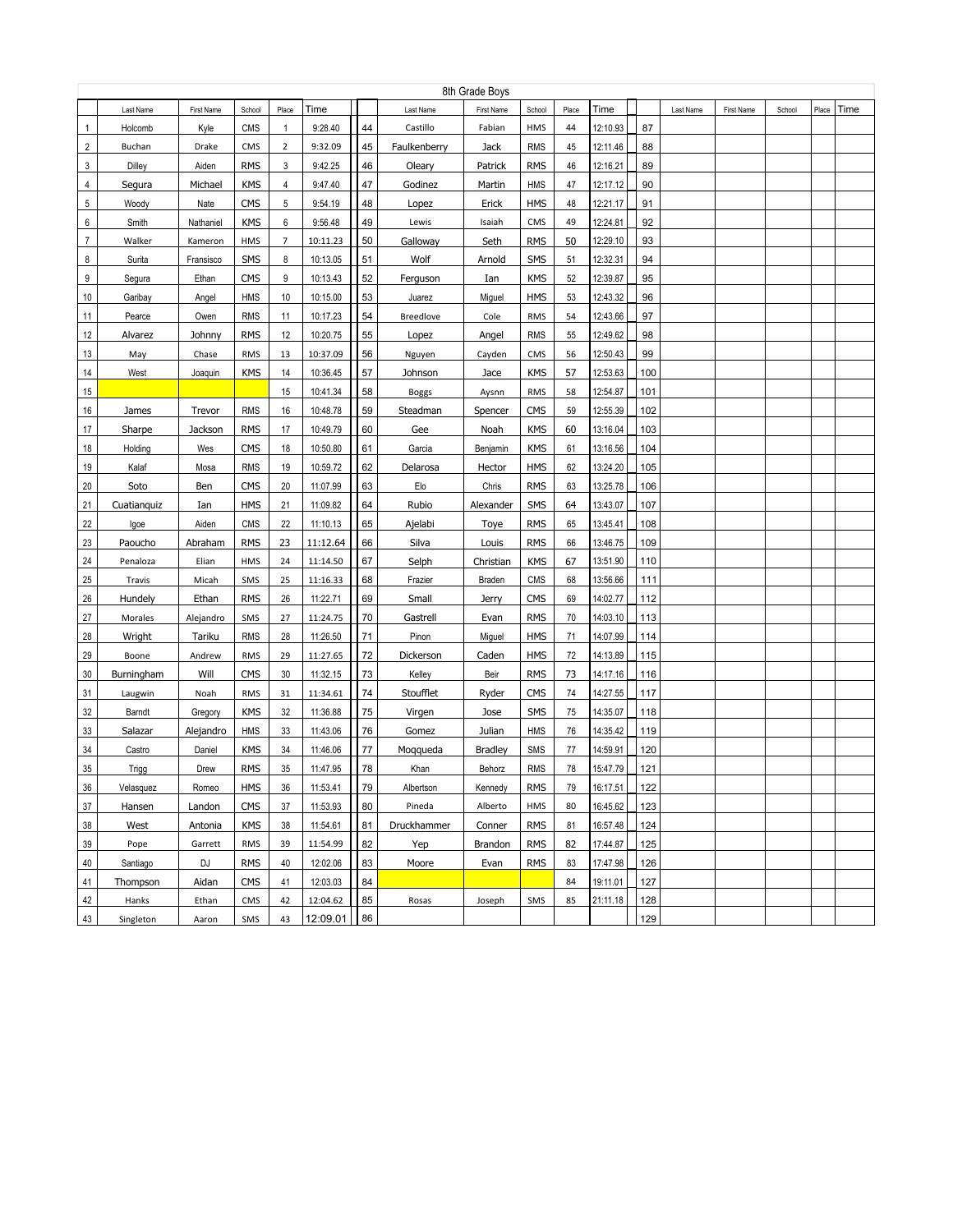|        | <b>CREEKWOOD 8th Grade Boys</b> |               |            |                |          |        |           |            |        |      |  |  |  |
|--------|---------------------------------|---------------|------------|----------------|----------|--------|-----------|------------|--------|------|--|--|--|
|        | Last Name                       | First Name    | School     | Place          | Time     |        | Last Name | First Name | School | Time |  |  |  |
|        | $1$ Buchan                      | <b>Drake</b>  | <b>CMS</b> | $\frac{1}{2}$  | 9:32.09  | 31     |           |            |        |      |  |  |  |
|        | $2$ Holcomb                     | Kyle          | <b>CMS</b> | 1              | 9:28.40  | 32     |           |            |        |      |  |  |  |
|        | <sub>3</sub> Woody              | Nate          | <b>CMS</b> | $\overline{5}$ | 9:54.19  | 33     |           |            |        |      |  |  |  |
|        | $4$ Holding                     | Wes           | <b>CMS</b> | 18             | 10:50.80 | $34\,$ |           |            |        |      |  |  |  |
|        | $5$ Segura                      | Ethan         | <b>CMS</b> | 9              | 10:13.43 | 35     |           |            |        |      |  |  |  |
|        | 6 Steadman                      | Spencer       | <b>CMS</b> | 59             | 12:55.39 | $36\,$ |           |            |        |      |  |  |  |
|        | $7$ Hansen                      | Landon        | <b>CMS</b> | 37             | 11:53.93 | 37     |           |            |        |      |  |  |  |
|        | $8$   Igoe                      | Aiden         | <b>CMS</b> | $22\,$         | 11:10.13 | $38\,$ |           |            |        |      |  |  |  |
|        | 9 Perthuis                      | Ty            | <b>CMS</b> |                |          | $39\,$ |           |            |        |      |  |  |  |
|        | $10$ Soto                       | Ben           | <b>CMS</b> | 20             | 11:07.99 | $40\,$ |           |            |        |      |  |  |  |
|        | $_{11}$ Nguyen                  | Cayden        | <b>CMS</b> | 56             | 12:50.43 | 41     |           |            |        |      |  |  |  |
|        | $_{12}$ Small                   | Jerry         | <b>CMS</b> | 69             | 14:02.77 | 42     |           |            |        |      |  |  |  |
|        | $_{13}$ Thompson                | Aidan         | <b>CMS</b> | 41             | 12:03.03 | 43     |           |            |        |      |  |  |  |
|        | $14$ Lewis                      | Isaiah        | <b>CMS</b> | 49             | 12:24.81 | $44\,$ |           |            |        |      |  |  |  |
|        | $15$ Burningham                 | Will          | <b>CMS</b> | $30\,$         | 11:32.15 | 45     |           |            |        |      |  |  |  |
|        | 16 Stoufflet                    | Ryder         | <b>CMS</b> | 74             | 14:27.55 | 46     |           |            |        |      |  |  |  |
|        | $17$ Hanks                      | Ethan         | <b>CMS</b> | 42             | 12:04.62 | 47     |           |            |        |      |  |  |  |
|        | 18 Frazier                      | <b>Braden</b> | CMS        | 68             | 13:56.66 | 48     |           |            |        |      |  |  |  |
| 19     |                                 |               |            |                |          | 49     |           |            |        |      |  |  |  |
| $20\,$ |                                 |               |            |                |          | $50\,$ |           |            |        |      |  |  |  |
| 21     |                                 |               |            |                |          | 51     |           |            |        |      |  |  |  |
| 22     |                                 |               |            |                |          | 52     |           |            |        |      |  |  |  |
| 23     |                                 |               |            |                |          | 53     |           |            |        |      |  |  |  |
| 24     |                                 |               |            |                |          | 54     |           |            |        |      |  |  |  |
| 25     |                                 |               |            |                |          | 55     |           |            |        |      |  |  |  |
| 26     |                                 |               |            |                |          | 56     |           |            |        |      |  |  |  |
| 27     |                                 |               |            |                |          | 57     |           |            |        |      |  |  |  |
| 28     |                                 |               |            |                |          | 58     |           |            |        |      |  |  |  |
| 29     |                                 |               |            |                |          | 59     |           |            |        |      |  |  |  |
| $30\,$ |                                 |               |            |                |          | 60     |           |            |        |      |  |  |  |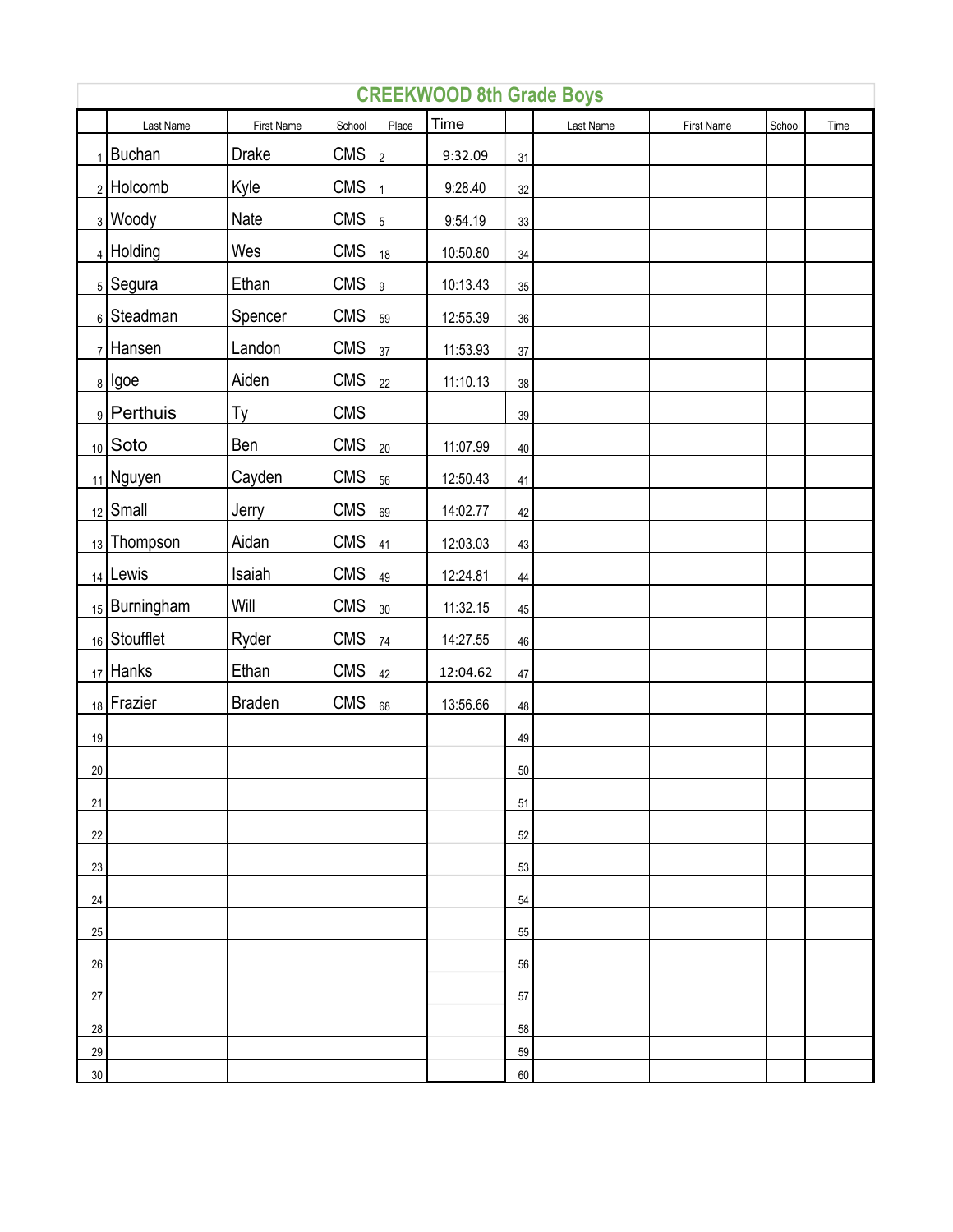|                 | <b>KINGWOOD 8th GRADE Boys</b> |            |            |                |          |        |           |            |        |      |  |  |  |
|-----------------|--------------------------------|------------|------------|----------------|----------|--------|-----------|------------|--------|------|--|--|--|
|                 | Last Name                      | First Name | School     | Place          | Time     |        | Last Name | First Name | School | Time |  |  |  |
|                 | $_1$ Segura                    | Michael    | <b>KMS</b> | $\overline{4}$ | 9:47.40  | 31     |           |            |        |      |  |  |  |
|                 | $2$ Barndt                     | Gregory    | <b>KMS</b> | 32             | 11:36.88 | 32     |           |            |        |      |  |  |  |
|                 | 3 Castro                       | Daniel     | <b>KMS</b> | 34             | 11:46.06 | 33     |           |            |        |      |  |  |  |
|                 | 4 Ferguson                     | lan        | <b>KMS</b> | 52             | 12:39.87 | 34     |           |            |        |      |  |  |  |
|                 | $_5$ Garcia                    | Benjamin   | <b>KMS</b> | 61             | 13:16.56 | $35\,$ |           |            |        |      |  |  |  |
|                 | $_6$ Gee                       | Noah       | <b>KMS</b> | 60             | 13:16.04 | $36\,$ |           |            |        |      |  |  |  |
|                 | $7$ Johnson                    | Jace       | <b>KMS</b> | 57             | 12:53.63 | $37\,$ |           |            |        |      |  |  |  |
|                 | $8$ Selph                      | Christian  | <b>KMS</b> | 67             | 13:51.90 | $38\,$ |           |            |        |      |  |  |  |
|                 | $9$ Smith                      | Nathaniel  | <b>KMS</b> | $6\phantom{a}$ | 9:56.48  | $39\,$ |           |            |        |      |  |  |  |
|                 | $_{10}$ West                   | Antonia    | <b>KMS</b> | 38             | 11:54.61 | $40\,$ |           |            |        |      |  |  |  |
|                 | $_{11}$ West                   | Joaquin    | <b>KMS</b> | $14\,$         | 10:36.45 | 41     |           |            |        |      |  |  |  |
| 12              |                                |            |            |                |          | 42     |           |            |        |      |  |  |  |
| 13              |                                |            |            |                |          | 43     |           |            |        |      |  |  |  |
| 14              |                                |            |            |                |          | 44     |           |            |        |      |  |  |  |
| 15              |                                |            |            |                |          | $45\,$ |           |            |        |      |  |  |  |
| $16\,$          |                                |            |            |                |          | 46     |           |            |        |      |  |  |  |
| $17\,$          |                                |            |            |                |          | $47\,$ |           |            |        |      |  |  |  |
| $18\,$          |                                |            |            |                |          | 48     |           |            |        |      |  |  |  |
| $19$            |                                |            |            |                |          | 49     |           |            |        |      |  |  |  |
| 20 <sup>°</sup> |                                |            |            |                |          | $50\,$ |           |            |        |      |  |  |  |
| 21              |                                |            |            |                |          | 51     |           |            |        |      |  |  |  |
| 22              |                                |            |            |                |          | 52     |           |            |        |      |  |  |  |
| 23              |                                |            |            |                |          | 53     |           |            |        |      |  |  |  |
| 24              |                                |            |            |                |          | 54     |           |            |        |      |  |  |  |
| $25\,$          |                                |            |            |                |          | 55     |           |            |        |      |  |  |  |
| $26\,$          |                                |            |            |                |          | 56     |           |            |        |      |  |  |  |
| $27\,$          |                                |            |            |                |          | 57     |           |            |        |      |  |  |  |
| 28              |                                |            |            |                |          | 58     |           |            |        |      |  |  |  |
| 29              |                                |            |            |                |          | 59     |           |            |        |      |  |  |  |
| $30\,$          |                                |            |            |                |          | 60     |           |            |        |      |  |  |  |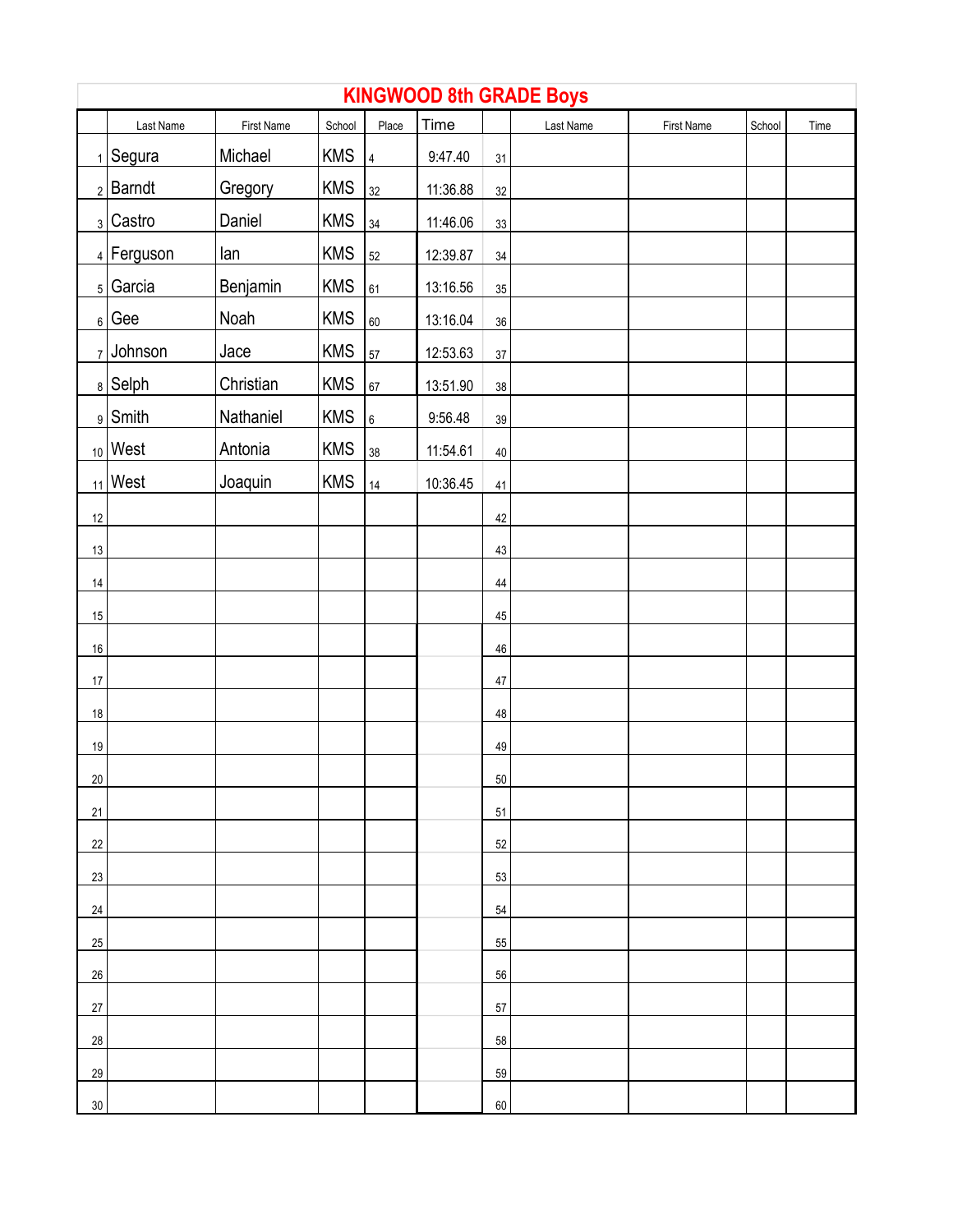|        | <b>HUMBLE 8th GRADE Boys</b> |            |            |                |          |        |           |            |        |      |  |  |
|--------|------------------------------|------------|------------|----------------|----------|--------|-----------|------------|--------|------|--|--|
|        | Last Name                    | First Name | School     | Place          | Time     |        | Last Name | First Name | School | Time |  |  |
|        | $1$ Dickerson                | Caden      | <b>HMS</b> | 42             | 12:04.62 | 31     |           |            |        |      |  |  |
|        | 2 Penaloza                   | Elian      | <b>HMS</b> | 24             | 11:14.50 | 32     |           |            |        |      |  |  |
|        | 3 Delarosa                   | Hector     | <b>HMS</b> | 62             | 13:24.20 | 33     |           |            |        |      |  |  |
|        | $4$ Lopez                    | Erick      | <b>HMS</b> | 48             | 12:21.17 | $34\,$ |           |            |        |      |  |  |
|        | $_5$ Cuatianquiz             | lan        | <b>HMS</b> | 21             | 11:09.82 | $35\,$ |           |            |        |      |  |  |
|        | $6$ Gomez                    | Julian     | <b>HMS</b> | 76             | 14:35.42 | $36\,$ |           |            |        |      |  |  |
|        | $7$ Salazar                  | Alejandro  | <b>HMS</b> | 33             | 11:43.06 | $37\,$ |           |            |        |      |  |  |
|        | 8 Godinez                    | Martin     | <b>HMS</b> | 47             | 12:17.12 | $38\,$ |           |            |        |      |  |  |
|        | $9$ Pinon                    | Miguel     | <b>HMS</b> | 71             | 14:07.99 | $39\,$ |           |            |        |      |  |  |
|        | 10 Castillo                  | Fabian     | <b>HMS</b> | 44             | 12:10.93 | $40\,$ |           |            |        |      |  |  |
|        | 11 Velasquez                 | Romeo      | $HMS$ 36   |                | 11:53.41 | 41     |           |            |        |      |  |  |
|        | 12 Walker                    | Kameron    | HMS        | $\overline{7}$ | 10:11.23 | 42     |           |            |        |      |  |  |
|        | $13$ Juarez                  | Miguel     | $HMS$ $53$ |                | 12:43.32 | 43     |           |            |        |      |  |  |
|        | $14$ Garibay                 | Angel      | $HMS$  10  |                | 10:15.00 | $44\,$ |           |            |        |      |  |  |
|        | $15$ Pineda                  | Alberto    | $HMS$ 80   |                | 16:45.62 | $45\,$ |           |            |        |      |  |  |
| 16     |                              |            |            |                |          | $46\,$ |           |            |        |      |  |  |
| $17\,$ |                              |            |            |                |          | $47\,$ |           |            |        |      |  |  |
| 18     |                              |            |            |                |          | 48     |           |            |        |      |  |  |
| $19$   |                              |            |            |                |          | 49     |           |            |        |      |  |  |
| 20     |                              |            |            |                |          | 50     |           |            |        |      |  |  |
| 21     |                              |            |            |                |          | 51     |           |            |        |      |  |  |
| 22     |                              |            |            |                |          | 52     |           |            |        |      |  |  |
| 23     |                              |            |            |                |          | 53     |           |            |        |      |  |  |
| 24     |                              |            |            |                |          | 54     |           |            |        |      |  |  |
| 25     |                              |            |            |                |          | 55     |           |            |        |      |  |  |
| 26     |                              |            |            |                |          | 56     |           |            |        |      |  |  |
| 27     |                              |            |            |                |          | 57     |           |            |        |      |  |  |
| 28     |                              |            |            |                |          | 58     |           |            |        |      |  |  |
| 29     |                              |            |            |                |          | 59     |           |            |        |      |  |  |
| $30\,$ |                              |            |            |                |          | 60     |           |            |        |      |  |  |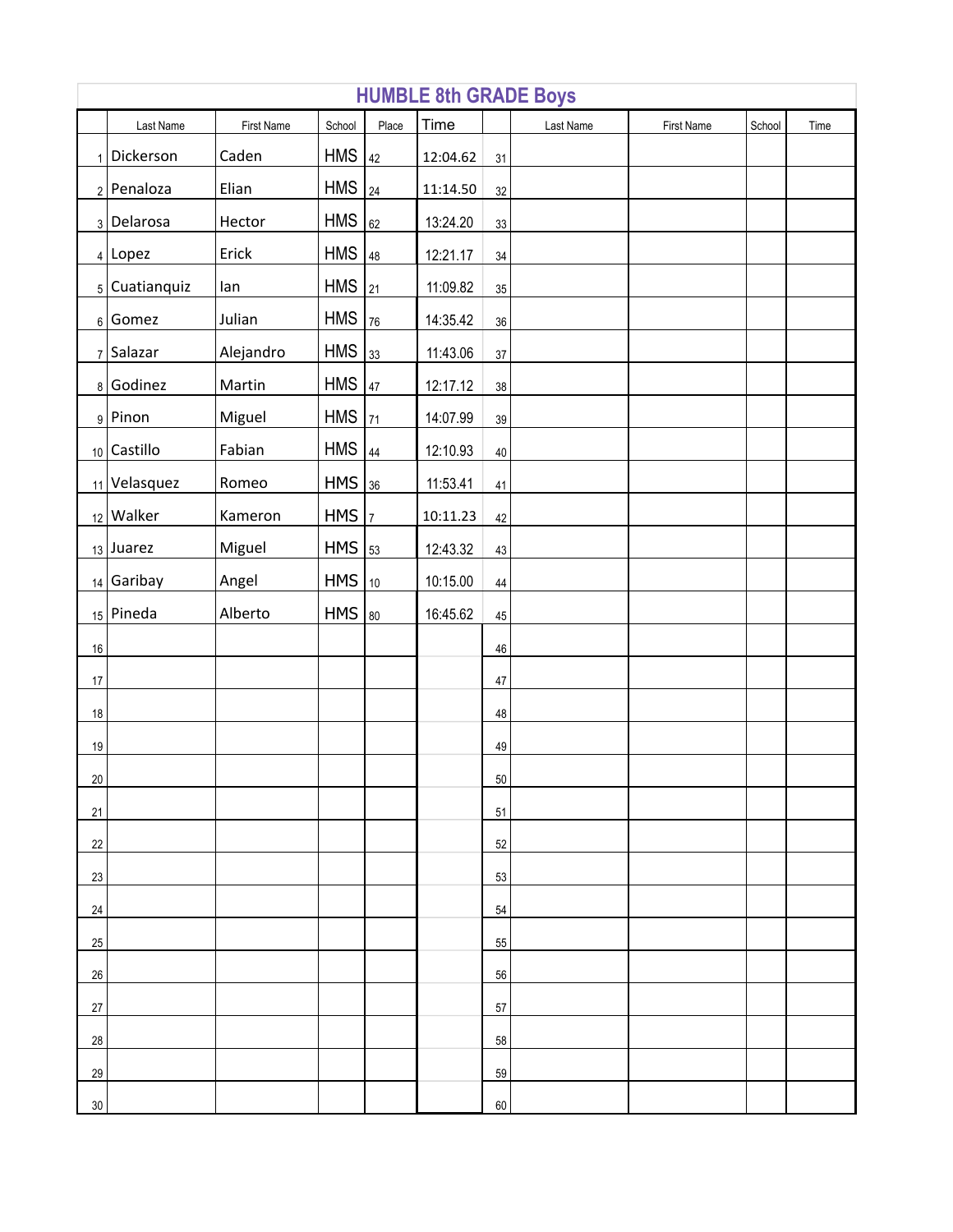| <b>RIVERWOOD 8th GRADE Boys</b> |                     |                |               |       |          |    |                 |            |            |          |                           |  |
|---------------------------------|---------------------|----------------|---------------|-------|----------|----|-----------------|------------|------------|----------|---------------------------|--|
|                                 | Last Name           | First Name     | School        | Place | Time     |    | Last Name       | First Name | School     | Time     | Place                     |  |
|                                 | 1 Laugwin           | Noah           | RMS 31        |       | 11:34.61 |    | 31 Lopez        | Angel      | <b>RMS</b> | 12:49.62 | 55                        |  |
|                                 | $2$ Trigg           | Drew           | <b>RMS</b>    | 35    | 11:47.95 |    | 32 Lopez        | Hector     | <b>RMS</b> |          |                           |  |
|                                 | 3 Alvarez           | Johnny         | RMS           | 12    | 10:20.75 |    | 33 Faulkenberry | Jack       | <b>RMS</b> | 12:11.46 | 45                        |  |
|                                 | 4 Pearce            | Owen           | <b>RMS</b>    | 11    | 10:17.23 |    | 34 Druckhammer  | Conner     | <b>RMS</b> | 16:57.48 | 81                        |  |
|                                 | 5 Hardy             | Aidan          | <b>RMS</b>    |       |          |    | 35 May          | Chase      | <b>RMS</b> | 10:37.09 | $13$                      |  |
|                                 | 6 Pope              | Garrett        | RMS 39        |       | 11:54.99 |    | 36 Dilley       | Aiden      | <b>RMS</b> | 9:42.25  | $\ensuremath{\mathsf{3}}$ |  |
|                                 | 7 Oleary            | Patrick        | <b>RMS 46</b> |       | 12:16.21 |    | 37 James        | Trevor     | <b>RMS</b> | 10:48.78 | $16\,$                    |  |
|                                 | 8 Galloway          | Seth           | RMS 50        |       | 12:29.10 |    | 38 Silva        | Louis      | <b>RMS</b> | 13:46.75 | 66                        |  |
|                                 | 9 Gillis            | Anakin         | <b>RMS</b>    |       |          | 39 |                 |            |            |          |                           |  |
|                                 | 10 Elo              | Chris          | RMS 63        |       | 13:25.78 | 40 |                 |            |            |          |                           |  |
|                                 | $11$ <sup>Yep</sup> | <b>Brandon</b> | <b>RMS</b>    | 82    | 17:44.87 | 41 |                 |            |            |          |                           |  |
|                                 | 12 Kelley           | Beir           | <b>RMS</b>    | 73    | 14:17.16 | 42 |                 |            |            |          |                           |  |
| 13                              |                     |                | <b>RMS</b>    |       |          | 43 |                 |            |            |          |                           |  |
|                                 | 14 Breedlove        | Cole           | <b>RMS</b>    | 54    | 12:43.66 | 44 |                 |            |            |          |                           |  |
|                                 | 15 Paoucho          | Abraham        | <b>RMS</b>    | 23    | 11:12.64 | 45 |                 |            |            |          |                           |  |
|                                 | 16 Kalaf            | Mosa           | <b>RMS</b>    | 19    | 10:59.72 | 46 |                 |            |            |          |                           |  |
|                                 | 17 Boone            | Andrew         | <b>RMS</b>    | 29    | 11:27.65 | 47 |                 |            |            |          |                           |  |
|                                 | 18 Albertson        | Kennedy        | <b>RMS</b>    | 79    | 16:17.51 | 48 |                 |            |            |          |                           |  |
|                                 | 19 Moore            | Evan           | <b>RMS</b>    | 83    | 17:47.98 | 49 |                 |            |            |          |                           |  |
|                                 | 20 Kelly            | Seth           | <b>RMS</b>    |       |          | 50 |                 |            |            |          |                           |  |
|                                 | 21 Khan             | Behorz         | <b>RMS</b>    | 78    | 15:47.79 | 51 |                 |            |            |          |                           |  |
|                                 | 22 Hundely          | Ethan          | <b>RMS</b>    | 26    | 11:22.71 | 52 |                 |            |            |          |                           |  |
|                                 | 23 Wright           | Tariku         | <b>RMS</b>    | 28    | 11:26.50 | 53 |                 |            |            |          |                           |  |
|                                 | $24$ Ajelabi        | Toye           | <b>RMS</b>    | 65    | 13:45.41 | 54 |                 |            |            |          |                           |  |
|                                 | 25 Santiago         | DJ             | <b>RMS</b>    | 40    | 12:02.06 | 55 |                 |            |            |          |                           |  |
|                                 | 26 Gastrell         | Evan           | <b>RMS</b>    | 70    | 14:03.10 | 56 |                 |            |            |          |                           |  |
|                                 | 27 Silva            | Luis           | <b>RMS</b>    |       |          | 57 |                 |            |            |          |                           |  |
|                                 | 28 Boggs            | Aysnn          | <b>RMS</b>    | 58    | 12:54.87 | 58 |                 |            |            |          |                           |  |
|                                 | $29$ Curtis         | Jackson        | <b>RMS</b>    |       |          | 59 |                 |            |            |          |                           |  |
|                                 | 30 Sharpe           | Jackson        | $RMS$   17    |       | 10:49.79 | 60 |                 |            |            |          |                           |  |